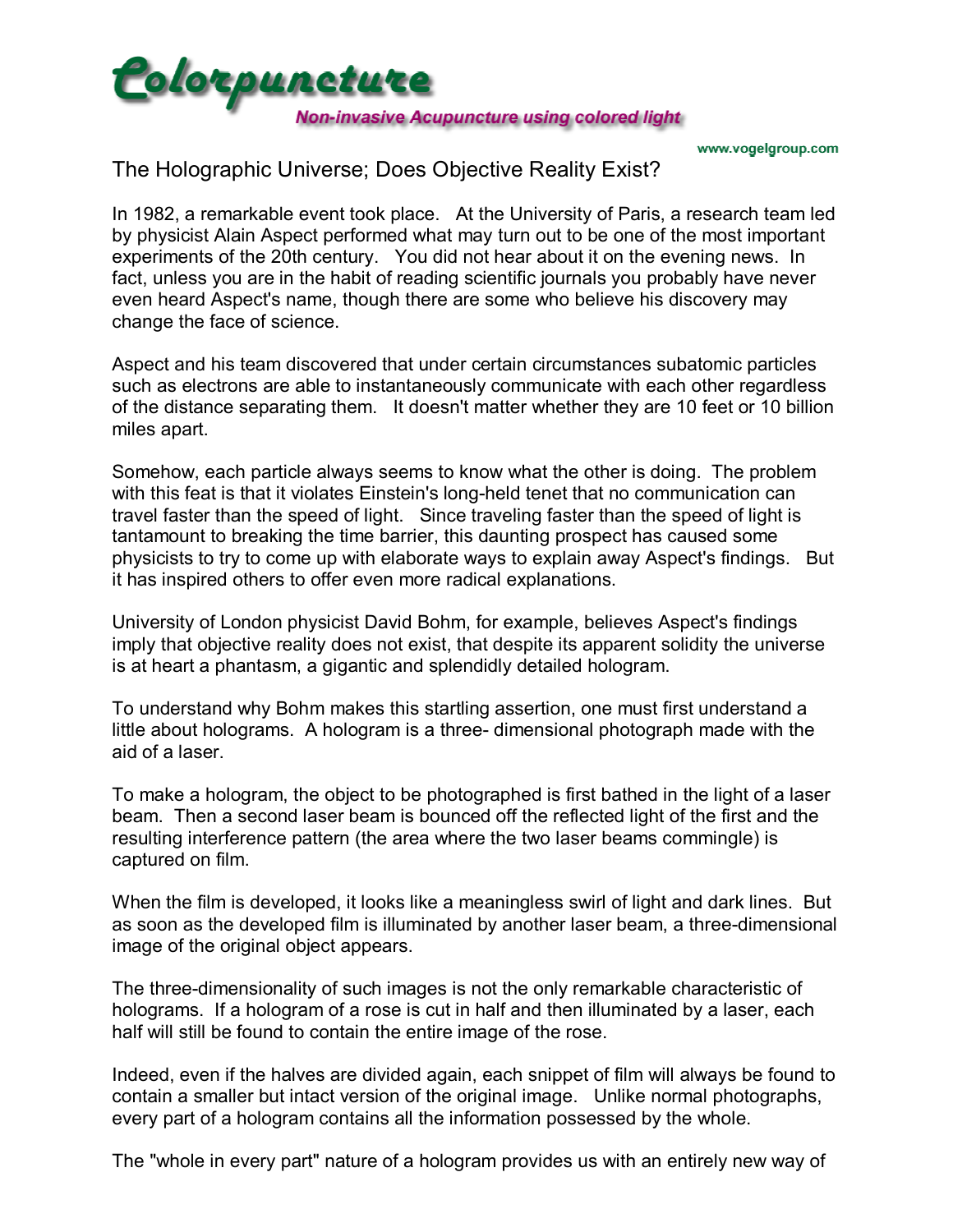understanding organization and order. For most of its history, Western science has labored under the bias that the best way to understand a physical phenomenon, whether a frog or an atom, is to dissect it and study its respective parts.

A hologram teaches us that some things in the universe may not lend themselves to this approach. If we try to take apart something constructed holographically, we will not get the pieces of which it is made, we will only get smaller wholes.

This insight suggested to Bohm another way of understanding Aspect's discovery. Bohm believes the reason subatomic particles are able to remain in contact with one another regardless of the distance separating them is not because they are sending some sort of mysterious signal back and forth, but because their separateness is an illusion. He argues that at some deeper level of reality such particles are not individual entities, but are actually extensions of the same fundamental something.

To enable people to better visualize what he means, Bohm offers the following illustration.

Imagine an aquarium containing a fish. Imagine also that you are unable to see the aquarium directly and your knowledge about it and what it contains comes from two television cameras, one directed at the aquarium's front and the other directed at its side.

As you stare at the two television monitors, you might assume that the fish on each of the screens are separate entities. After all, because the cameras are set at different angles, each of the images will be slightly different. But as you continue to watch the two fish, you will eventually become aware that there is a certain relationship between them.

When one turns, the other also makes a slightly different but corresponding turn; when one faces the front, the other always faces toward the side. If you remain unaware of the full scope of the situation, you might even conclude that the fish must be instantaneously communicating with one another, but this is clearly not the case.

This, says Bohm, is precisely what is going on between the subatomic particles in Aspect's experiment.

According to Bohm, the apparent faster-than-light connection between subatomic particles is really telling us that there is a deeper level of reality we are not privy to, a more complex dimension beyond our own that is analogous to the aquarium. And, he adds, we view objects such as subatomic particles as separate from one another because we are seeing only a portion of their reality.

Such particles are not separate "parts", but facets of a deeper and more underlying unity that is ultimately as holographic and indivisible as the previously mentioned rose. And since everything in physical reality is comprised of these "eidolons", the universe is itself a projection, a hologram.

In addition to its phantomlike nature, such a universe would possess other rather startling features. If the apparent separateness of subatomic particles is illusory, it means that at a deeper level of reality all things in the universe are infinitely interconnected.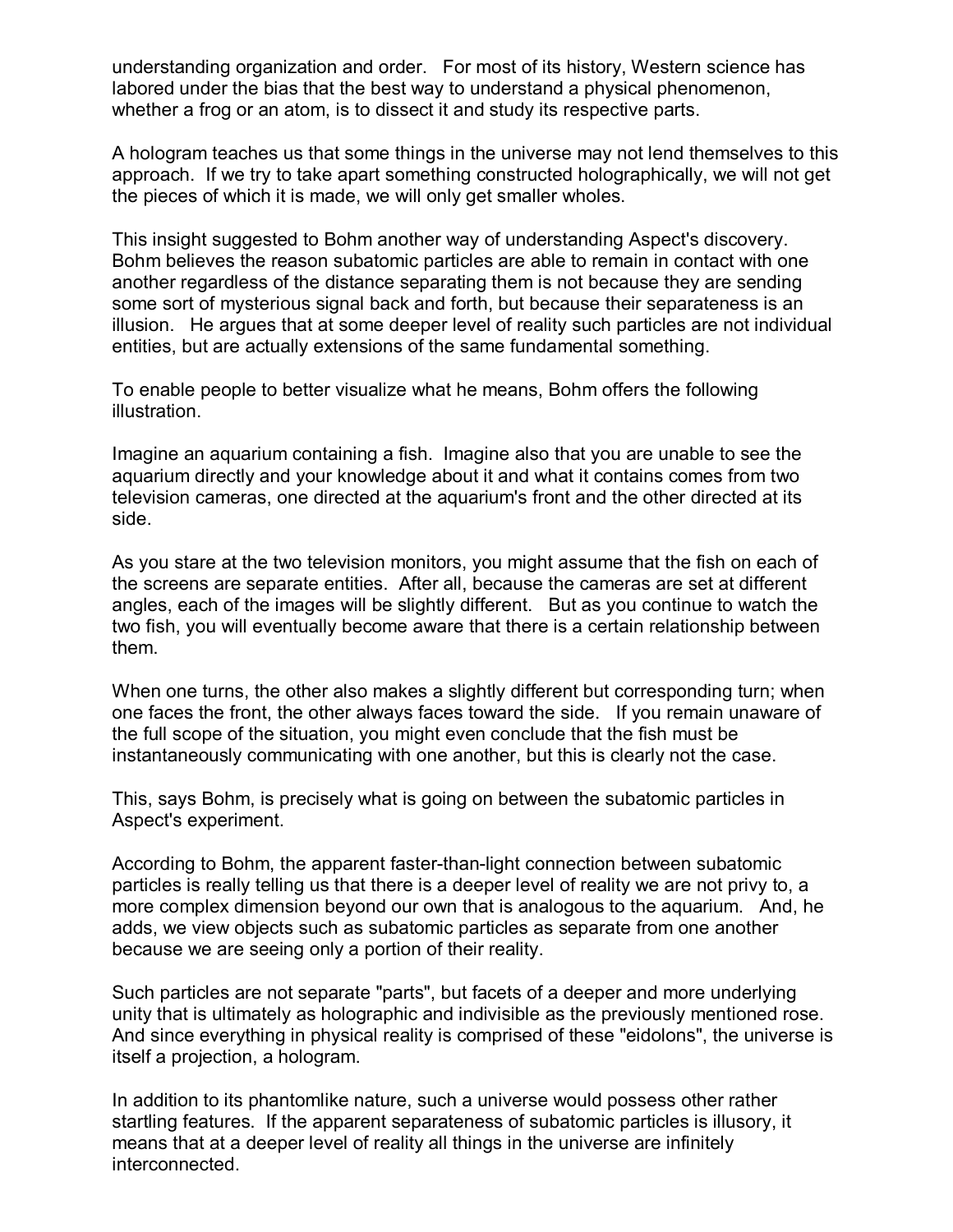The electrons in a carbon atom in the human brain are connected to the subatomic particles that comprise every salmon that swims, every heart that beats and every star that shimmers in the sky.

Everything interpenetrates everything, and although human nature may seek to categorize, pigeonhole and subdivide, the various phenomena of the universe, all apportionments are of necessity artificial and all of nature is ultimately a seamless web.

In a holographic universe, even time and space could no longer be viewed as fundamentals. Because concepts such as location break down in a universe in which nothing is truly separate from anything else, time and three-dimensional space, like the images of the fish on the TV monitors, would also have to be viewed as projections of this deeper order.

At its deeper level reality is a sort of superhologram in which the past, present and future all exist simultaneously. This suggests that given the proper tools it might even be possible to someday reach into the superholographic level of reality and pluck out scenes from the long-forgotten past.

What else the superhologram contains is an open-ended question. Allowing, for the sake of argument, that the superhologram is the matrix that has given birth to everything in our universe, at the very least, it contains every subatomic particle that has been or will be -- every configuration of matter and energy that is possible, from snowflakes to quasars, from blue whales to gamma rays. It must be seen as a sort of cosmic storehouse of "All That Is."

Although Bohm concedes that we have no way of knowing what else might lie hidden in the superhologram, he does venture to say that we have no reason to assume it does not contain more. Or as he puts it, perhaps the superholographic level of reality is a "mere stage" beyond which lies "an infinity of further development".

Bohm is not the only researcher who has found evidence that the universe is a hologram. Working independently in the field of brain research, Stanford neurophysiologist Karl Pribram has also become persuaded of the holographic nature of reality.

Pribram was drawn to the holographic model by the puzzle of how and where memories are stored in the brain. For decades, numerous studies have shown that rather than being confined to a specific location, memories are dispersed throughout the brain.

In a series of landmark experiments in the 1920s, brain scientist Karl Lashley found that no matter what portion of a rat's brain he removed he was unable to eradicate its memory of how to perform complex tasks it had learned prior to surgery. The only problem was that no one was able to come up with a mechanism that might explain this curious "whole in every part" nature of memory storage.

Then in the 1960s, Pribram encountered the concept of holography and realized he had found the explanation brain scientists had been looking for. Pribram believes memories are encoded not in neurons, or small groupings of neurons, but in patterns of nerve impulses that crisscross the entire brain in the same way that patterns of laser light interference crisscross the entire area of a piece of film containing a holographic image. In other words, Pribram believes the brain is itself a hologram.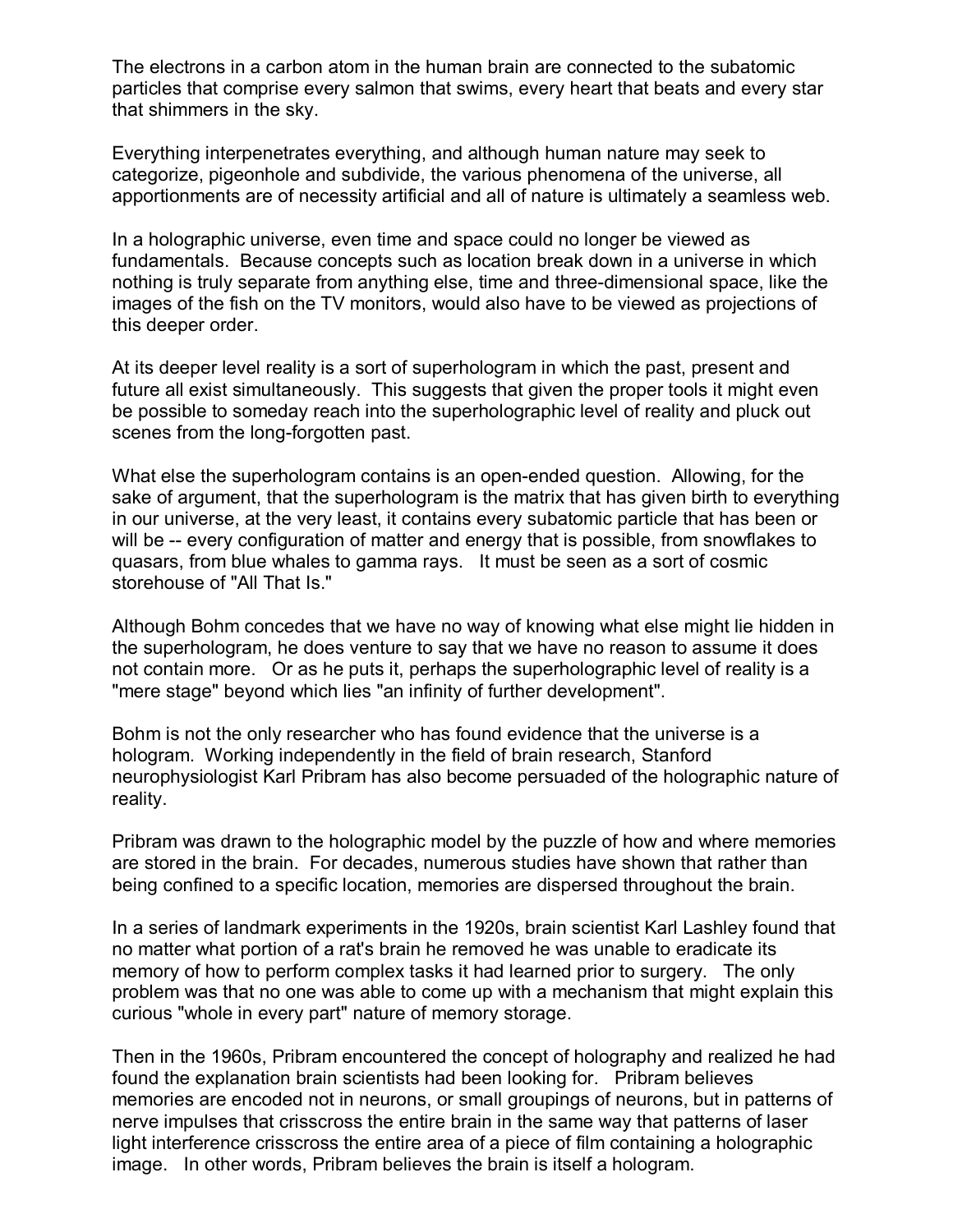Pribram's theory also explains how the human brain can store so many memories in so little space. It has been estimated that the human brain has the capacity to memorize something on the order of 10 billion bits of information during the average human lifetime (or roughly the same amount of information contained in five sets of the Encyclopedia Britannica).

Similarly, it has been discovered that in addition to their other capabilities, holograms possess an astounding capacity for information storage--simply by changing the angle at which the two lasers strike a piece of photographic film, it is possible to record many different images on the same surface. It has been demonstrated that one cubic centimeter of film can hold as many as 10 billion bits of information.

Our uncanny ability to quickly retrieve whatever information we need from the enormous store of our memories becomes more understandable if the brain functions according to holographic principles. If a friend asks you to tell him what comes to mind when he says the word "zebra", you do not have to clumsily sort back through some gigantic and cerebral alphabetic file to arrive at an answer. Instead, associations like "striped", "horselike", and "animal native to Africa" all pop into your head instantly.

Indeed, one of the most amazing things about the human thinking process is that every piece of information seems instantly cross- correlated with every other piece of information--another feature intrinsic to the hologram. Because every portion of a hologram is infinitely interconnected with ever other portion, it is perhaps nature's supreme example of a cross-correlated system.

The storage of memory is not the only neurophysiological puzzle that becomes more tractable in light of Pribram's holographic model of the brain. Another is how the brain is able to translate the avalanche of frequencies it receives via the senses (light frequencies, sound frequencies and so on) into the concrete world of our perceptions. Encoding and decoding frequencies is precisely what a hologram does best. Just as a hologram functions as a sort of lens, a translating device able to convert an apparently meaningless blur of frequencies into a coherent image, Pribram believes the brain also comprises a lens and uses holographic principles to mathematically convert the frequencies it receives through the senses into the inner world of our perceptions.

An impressive body of evidence suggests that the brain uses holographic principles to perform its operations. Pribram's theory, in fact, has gained increasing support among neurophysiologists.

Argentinean-Italian researcher Hugo Zucarelli recently extended the holographic model into the world of acoustic phenomena. Puzzled by the fact that humans can locate the source of sounds without moving their heads, even if they only possess hearing in one ear, Zucarelli discovered that holographic principles can explain this ability.

Zucarelli has also developed the technology of holophonic sound, a recording technique able to reproduce acoustic situations with an almost uncanny realism.

Pribram's belief that our brains mathematically construct "hard" reality by relying on input from a frequency domain has also received a good deal of experimental support.

It has been found that each of our senses is sensitive to a much broader range of frequencies than was previously suspected.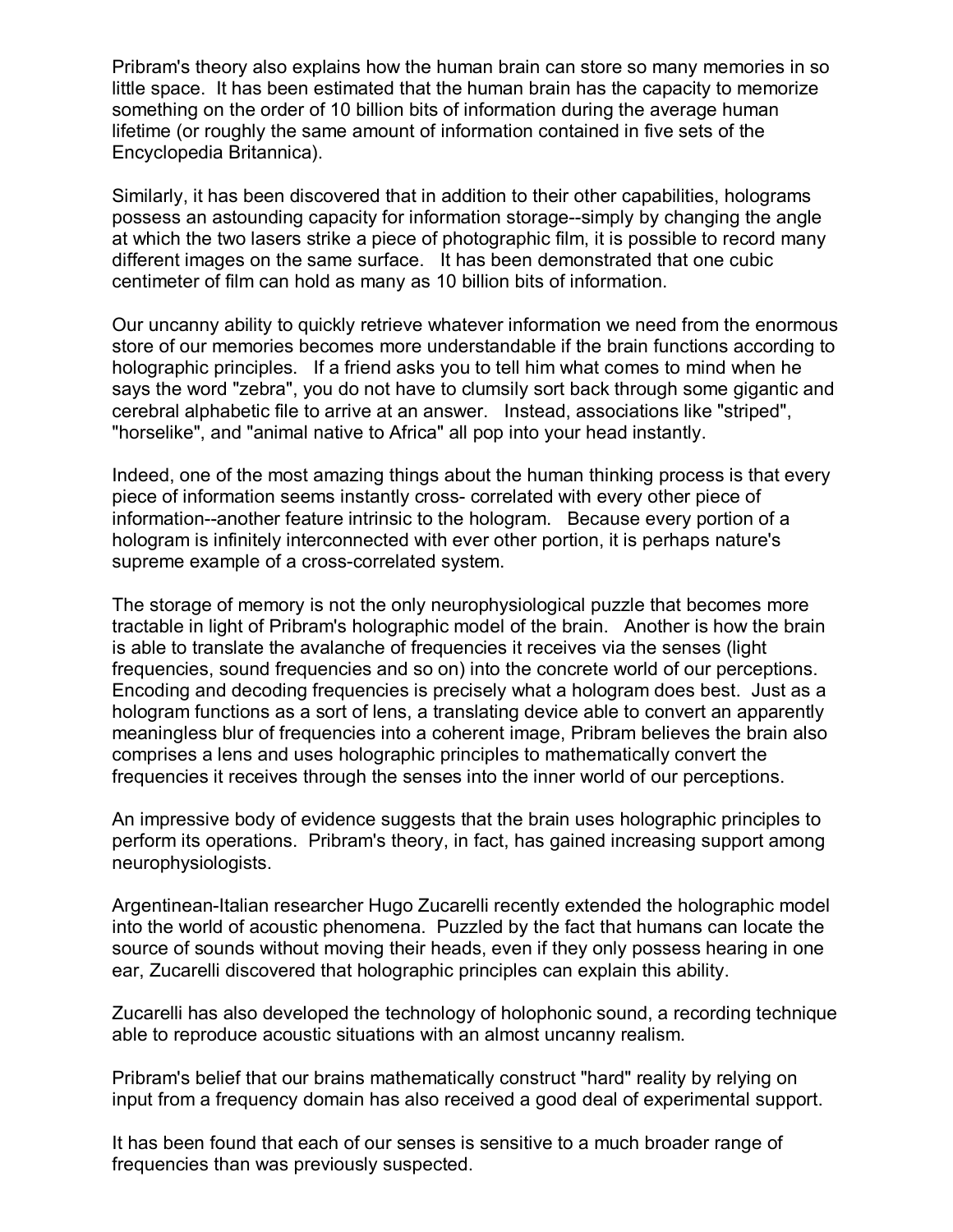Researchers have discovered, for instance, that our visual systems are sensitive to sound frequencies, that our sense of smell is in part dependent on what are now called "cosmic frequencies", and that even the cells in our bodies are sensitive to a broad range of frequencies. Such findings suggest that it is only in the holographic domain of consciousness that such frequencies are sorted out and divided up into conventional perceptions.

But the most mind-boggling aspect of Pribram's holographic model of the brain is what happens when it is put together with Bohm's theory. For if the concreteness of the world is but a secondary reality and what is "there" is actually a holographic blur of frequencies, and if the brain is also a hologram and only selects some of the frequencies out of this blur and mathematically transforms them into sensory perceptions, what becomes of objective reality?

Put quite simply, it ceases to exist. As the religions of the East have long upheld, the material world is Maya, an illusion, and although we may think we are physical beings moving through a physical world, this too is an illusion.

We are really "receivers" floating through a kaleidoscopic sea of frequency, and what we extract from this sea and transmogrify into physical reality is but one channel from many extracted out of the superhologram.

This striking new picture of reality, the synthesis of Bohm and Pribram's views, has come to be called the holographic paradigm, and although many scientists have greeted it with skepticism, it has galvanized others. A small but growing group of researchers believe it may be the most accurate model of reality science has arrived at thus far. More than that, some believe it may solve some mysteries that have never before been explainable by science and even establish the paranormal as a part of nature.

Numerous researchers, including Bohm and Pribram, have noted that many parapsychological phenomena become much more understandable in terms of the holographic paradigm.

In a universe in which individual brains are actually indivisible portions of the greater hologram and everything is infinitely interconnected, telepathy may merely be the accessing of the holographic level.

It is obviously much easier to understand how information can travel from the mind of individual 'A' to that of individual 'B' at a far distance point and helps to understand a number of unsolved puzzles in psychology. In particular, Grof feels the holographic paradigm offers a model for understanding many of the baffling phenomena experienced by individuals during altered states of consciousness.

For further information on the nature of holographic reality, see: [http://www.gaianxaos.com/holographic\\_reality\\_of\\_being.htm](http://www.gaianxaos.com/holographic_reality_of_being.htm)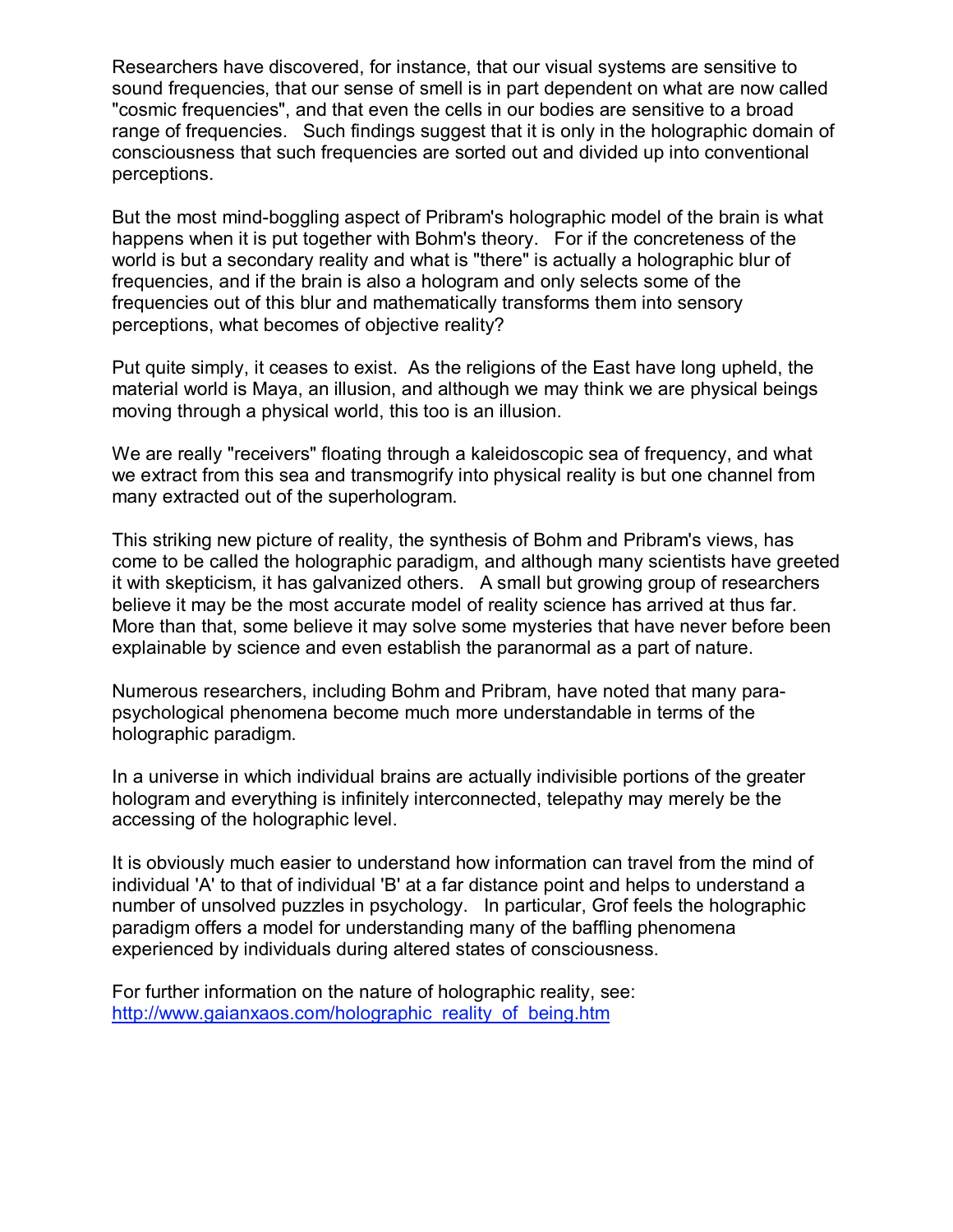# Holographic Reality of Being: The Nonlocal Universal Mind

#### Cosmology and Culture, December 1999

The main purpose of this paper is to explore conceptions of the mind and universe in context with a new paradigm shift in human consciousness. The foundation for this term paper will be based on easy to understand connections made between quantum theory, non-locality, Bellís theorem, and holograms. The goal is to open new avenues of understanding concerning the interconnectedness of all things in the broadest possible sense. Utilizing new scientific work concerning non-locality and holodynamics, we may be able to break down the apparent separateness that seemingly pervades human experiential observations. Key concepts will include the idea that each part of everything essentially contains the whole, and that everything is pervaded by underlying levels of interconnectedness.

"Bell's theorem proves that any model of reality, whether ordinary or contextual, must be connected by influences which do not respect the optical speed limit. If Bell's theorem is valid, we live in a superluminal reality. Bell's discovery of the necessary non-locality of deep reality is the most important achievement in reality research since the invention of quantum theory."

## Nick Herbert in Quantum Reality

We experience material reality in the form of separate objects. However, modern physics is developing a conceptual understanding of the physical universe as an interconnected whole. New scientific insights concerning the nature of reality in relation to quantum theory are beginning to produce a new understanding in which nothing is separable from anything else. We are beginning to find that although this perceived separation between material objects is experientially real, it is not ultimately real.

### Quantum Crystalizations of the Non-local Universal Mind

Let us begin with the classical misconception by addressing the fundamental assumptions of Newtonian physics. In a very general sense, it was thought that science could be used to lift the veil of man's ignorance to reveal the ultimate reality that existed out there. It was assumed that physical objects existed separate from each other. They were also seen as existing separate from space. The classical conception of the relationship between physical reality and space is analogous to the relationship of billiard balls to a pool table. The behavior of physical reality was described as the interactions of the billiard balls. The table itself was seen as completely separate from what occurred on it. In this way, classical physics viewed space as nothing more than an arena where the interactions of physical objects took place.

With the advent of Einstein's theory of relativity, new relationships were taken into account. Specifically, it was observed that physical reality was inseparable from the spatial structure. In relativistic physics, material reality was still described as separately existent objects interacting like billiard balls. However, the connection was made between the structure of the billiard balls and the structure of the pool table on which the game was played. Ultimately, time and space, which were previously considered independent of each other, were now seen to be relative or related to each other through the underlying spatial structure of space-time.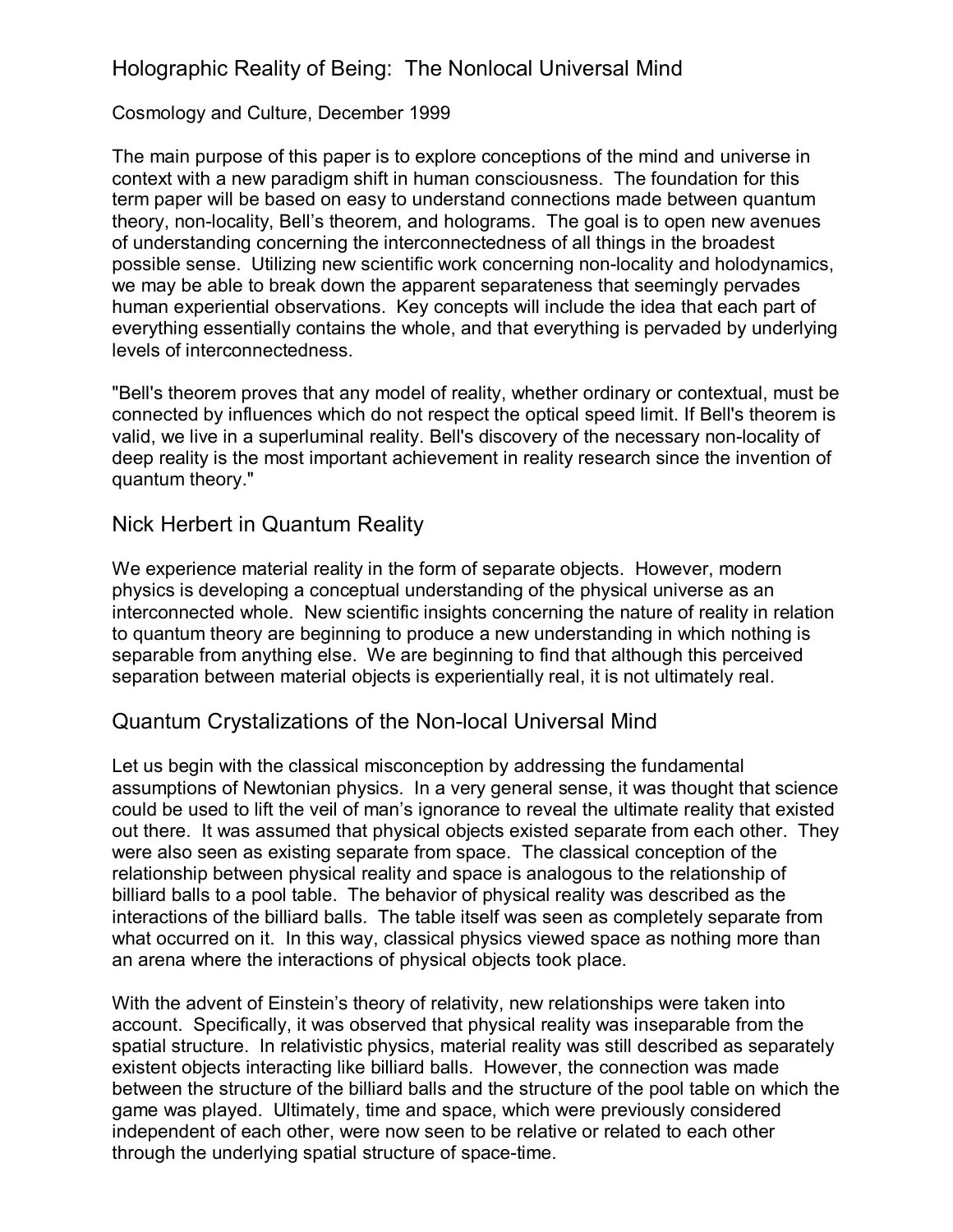It wasn't long after Einstein's insight into the interconnectedness of space and time that a new science began to emerge which we call quantum physics. This strange new science, which physicists encountered as they peered deeper and deeper in the structure of the atom, revealed a reality that was everything but consistent with common sense. By this I mean that the predictions the theory makes about the nature of reality do not correspond to our usual sensory perception of physical reality. However, quantum theory is the most accurate method physicists have for predicting the behavior of physical reality.

One startling feature of the quantum model is that electrons, as well as other subatomic particles, are not really objects at all. In addition, an electron can manifest as either a wave or a particle. An electron can be fired at a screen to reveal a tiny point of light, thus clearly revealing the particle-like side of its nature. However, the electron can also behave as a blurry cloud of energy. If fired at a barrier, in which two slits have been cut, the electron can go through both slits simultaneously. 1

A popular interpretation of the evidence suggests that the electron manifests as a particle only when it is being observed. For example, when an electron isn't being looked at, experimental findings suggest that it is always a wave. In another slightly different interpretation, it is the method of observation that determines which aspect of the electrons nature will manifest. Conceptually, we could say that what we experience as physical reality does not exist in a defined or definite state prior to the act of observation. Similarly, it is the act of observation itself which somehow defines the state of physical reality. This line of thought represents a radical break from classical physics in that there is no longer any reality out there which we are struggling to uncover. For indeed, any interaction we make somehow effects that which we are trying to observe.

Quantum theory also predicts another fascinating phenomena which is known as nonlocality. It is quite obvious to our sensory perception of physical reality that things have specific locations. However, David Bohm, a protégé of Einstein and one of the world's most respected quantum physicists, held the view that at the quantum level, location ceased to exist. In other words, all points in space became equal to all other points in space, and it was meaningless to speak of anything as being separate from anything else. A non-local interaction links up one location with another without crossing space, without decay, and without delay. Simply put, a non-local interaction is unmediated, unmitigated, and immediate. 2

Bohmís conception of non-locality enabled him to give an explanation for what is known as the Einstein-Podolsky-Rosen paradox, or EPR paradox. In short, the paradox describes the problem of how two twin particles can seemingly communicate instantaneously which each other. The problem is that, according to Einstein's theory of relativity, nothing can travel faster than the speed of light, let alone instantaneously. Bohmís interpretation of the EPR paradox is that the twin particles are not separate, but non-locally connected. 3

In 1964, a theoretical physicist named John Stewart Bell devised a simple and elegant mathematical proof which demonstrated how non-locality could be experimentally verified. This proof is known as Bell's theorem. The only problem was that the testing of his theorem required a level of technological precision that was not yet available. 4 It wasnít until 1982 that physicists Alain Aspect, Jean Dalibard and Gerard Roger of the Institute of Optics at the University of Paris succeeded in verifying the twin particle test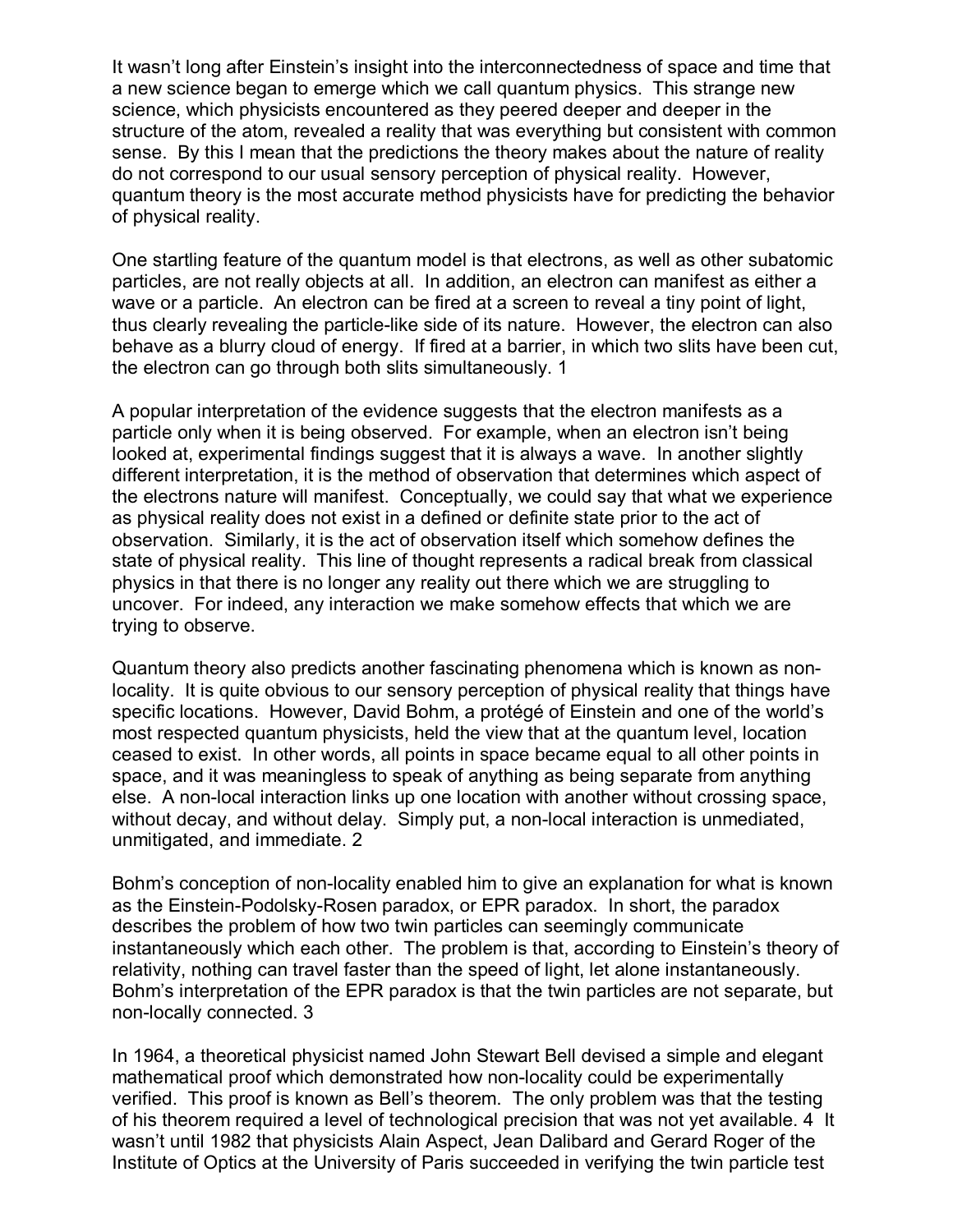that had been outlined by Bell.

In what is now known as the Aspect experiments, the non-local effect was demonstrated by producing a series of twin particles, allowing them to travel in opposite directions, and then measuring certain characteristics of the particles. Quantum particles, when observed, display what is known as a spin state. In general, this characteristic comes in complementary pairs, such as an up or down spin state. In order to understand the type of experiments performed by Aspect and his team, letís consider the following simple variation. Imagine two particles which together have a zero net spin state. That is they each have opposite spin states relative the other, thus cancelling when they are combined. However, according to quantum theory, the precise state of each particle's spin charactistic is undefined until it is observed. Since the two particles must have opposite spin states, determining the spin state of one of the particles through observation determines the spin state of the other particle. 5

In quantum theory, the spin states do not just exist to be revealed by observation. The spin states are in some way the product of observation. So, the observation and determination of one spin state then gives the other particle a spin state. Prior to the initial observation, each particle has only a potential spin state, which when determined, has to be the opposite of the other. In the experiments led by Aspect, the particles fly away from eachother at the speed of light and are allowed to travel a relatively great distance. Then, a primary measurement is made to determine the spin of one of the particles. After this measurement has been made, the spin state of the second particle is measured and is always observed to be in the opposite spin state relative to the first. For a more rigorous explaination of the actual way this experiment would be conducted, please refer to the text of Quantum Dynamics of Morphing Psy  $\sim$  Trance  $\sim$  Formations.

The amazing thing is that the observation of one particle instantaneously determines the spin state of the other particle regardless of the distance separating them. It doesn't matter if they're ten feet apart or ten billion miles apart. The question could be stated, how is information transferred between two apparently separate particles faster than the speed of light? A number of theories have arisen which attempt to account for hidden variables that somehow facilitate the unseen cause and effect relationship whereby one particle affects the other. However, these theories avoid the most obvious conclusion, which is that the apparent separateness of the particles is itself an illusion. The separateness is not ultimately real. Non-locality is simply a manifestation of the ultimate unity underlying what we experience as separate physical objects.

### Holographic Mental Interference

As we shall see, these ideas are very consistent with concepts which describe the universe in terms of holographic principles. Before we proceed further into our exploration of unity, it is necessary to understand some of the basic ideas of holograms. A hologram is produced when a single laser beam is split into two separate beams. The first beam is bounced off the object whose image is to be recorded. The second beam is reflected off a mirror and allowed to collide with the reflected light of the first. When this happens, the two parts of the beam create an interference pattern that is recorded on a piece of film called a holographic plate. 6

It is this phenomena of interference which makes holography possible. Interference is simply a pattern that is created when waves move through each other. Consider what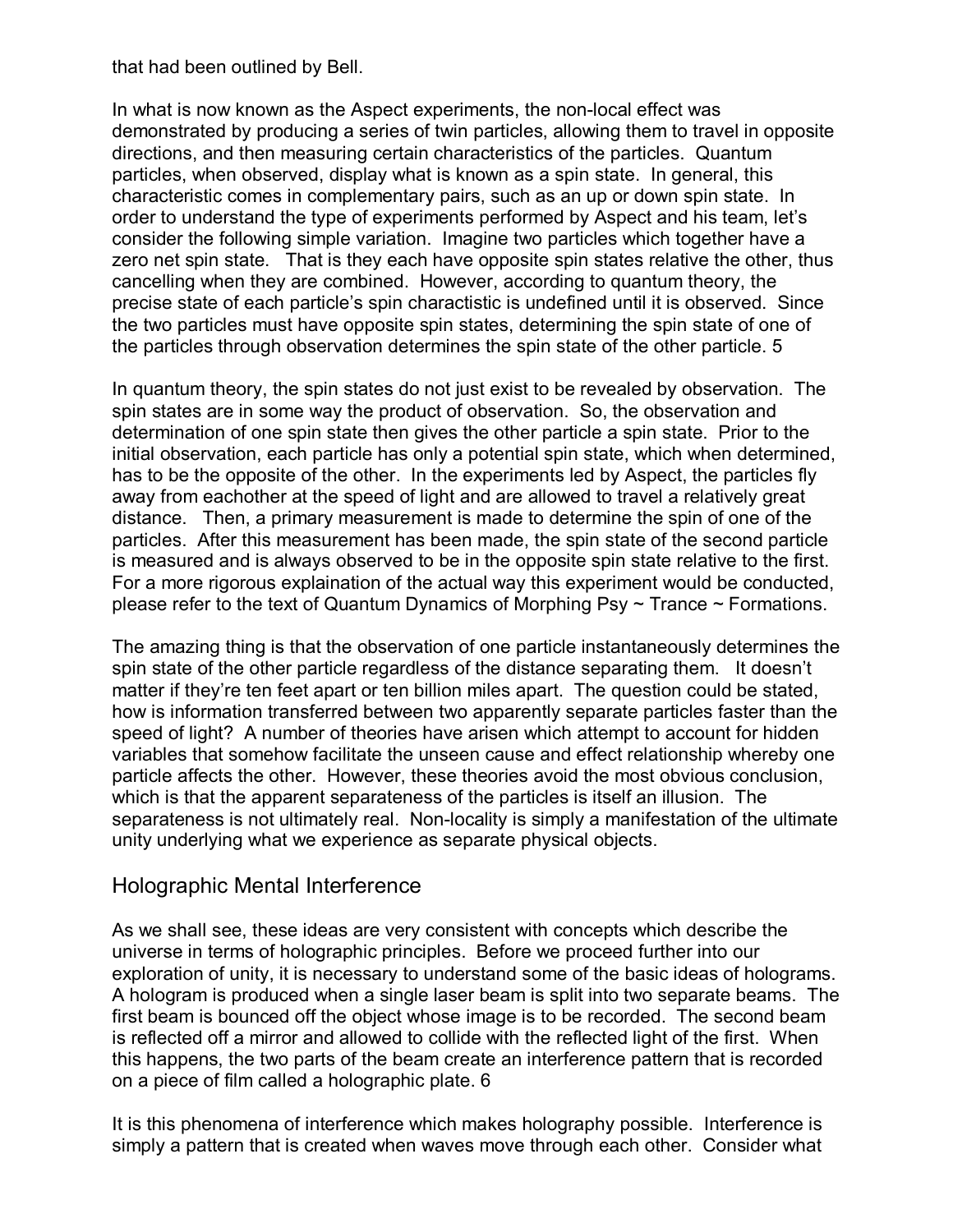happens when if you drop two pebbles in a pond. Each pebble will produce a set of waves that form concentric circles which radiate outward from the point of impact. As the waves from each pebble expand, they will at some point collide, and the pattern that results is known as the interference pattern.

The pattern that is recorded on the holographic plate looks absolutely nothing like the object which was used to make the recording. Basically, it looks like a bunch of chaotic swirl's and concentric rings. However, once another laser beam is used to illuminate the film, a three-dimensional image of the original object reappears. You can walk around the image and view it from different angles, but if you attempt to grab it, youíll find that there is really nothing there.

The most striking property of holograms is that the whole image is contained in each part of the film. If you take the original film, on which the interference pattern is recorded, and cut it in half, you will find that the entire image can be projected by illuminating only half of the whole. In fact, you can cut the holographic plate into as many pieces as you want and you'll find that each piece, when illuminated, produces smaller versions of the whole image. 7

At this point, we can easily begin to draw some very interesting connections between the concepts weíve addressed. In the holographic model, we say that the information of the whole is contained in each part. This is the same thing as saying that the information is distributed non-locally. We have also found that, at the quantum level, all particles are also waves. Thus, all of physical reality is essentially nothing but interference patterns.

It might be a good idea for us to contemplate the meaning of this last statement for a moment. Imagine an endless web of energy patterns. Science has discovered that, at the quantum level, these waves of energy are connected non-locally. This means that every portion of the pattern is infinitely interconnected with every other portion. It is essential to remember that we are not objective observers to this field of crisscrossing frequency patterns. We are it.

David Bohm suggests the possibility that this underlying unity of existence produces the physical world in the same way as a holographic plate produces a hologram. Could it be that our experiential perception of separateness is nothing more than a holographic illusion? Bohm describes the deeper level of reality as the "implicate", or enfolded, order. He refers to the level of reality of our everyday experience, as the "explicate", or unfolded, order. 8 This is not to say that our physical existence is unreal. However, it is helpful to understand it simply as a secondary reality.

Let us consider what we are really observing when we perceive a physical object. Consider the paper you are reading and words on the page. What you see out there is not what exists directly where it seems to be. You are perceiving a holographic blur of frequency patterns that are translated into a pattern of neural stimulation, which in turn is experienced as the object out there. In fact, the process of determining that the object exists out there occurs only in your mindís interpretation of the neural stimulation. When you look up at the stars, you are seeing light that left the stars millions and perhaps billions of years ago. Again, we are not seeing what is there directly; we are seeing a pattern of neural stimulation created by our interpretation of the light. "The same holds true for all the physical senses.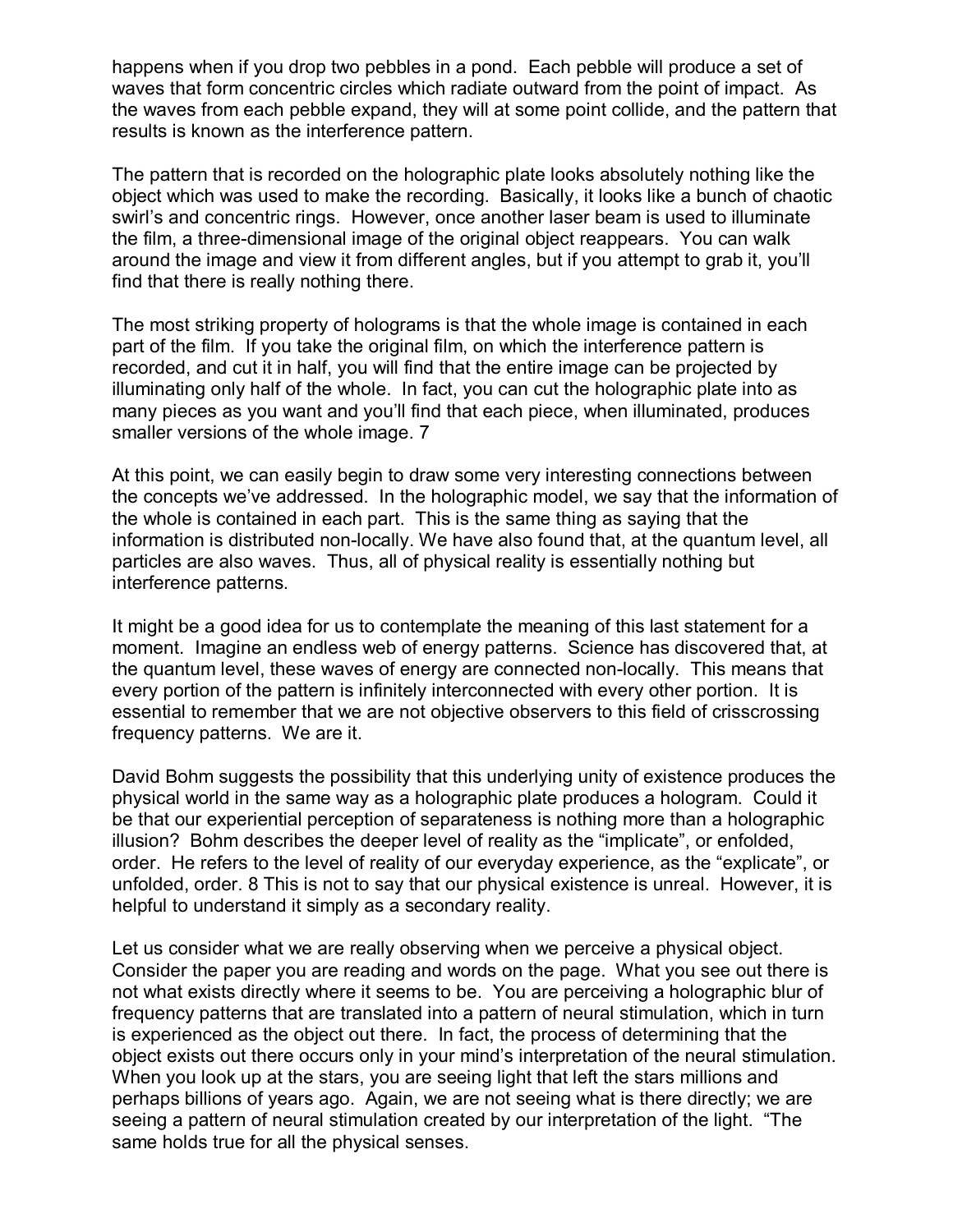What you see, hear, taste, touch, and smell are all ultimately patterns of neuronal stimulation that in some way correlates with what is out there, but still are not really that.î 9 The frequencies that are translated into neural stimulation are, in and of themselves, colorless, textureless, and tasteless. The qualities we experience through sensory perception are created by the mind and represent an "explicate" order or secondary reality.

Our material reality is but a filtered version of the ultimate unity which connects everything. This filtered version creates separateness because it only perceives bits and pieces of the whole at a time. If we could remove the filter, we would experience reality directly as an interference pattern where all information is distributed non-locally. Again, let's not forget that we are this pattern. Your hands, this paper, the trees outside the window, our solar system, the entire universe; it's all a seamless, unbroken extension of everything else. It is one thing. If this is true, then there can be no objective reality because the observer, the process of observing, and the observed become one thing.

## Morphogenesis & Dynamic Relativity

Let us contemplate and consider how the uncut fundamental wholeness of all reality became the differentiated reality of our experience. Firstly, we'll begin by introducing the concept of absolute existence. Absolute existence is the uncut whole from which the pieces of reality emerge. Conceptually, absolute existence is undefined and unbordered existence. As we will see, absolute existence is equivalent to existent nothingness. Nothing does not mean non-existence. It simply means that what does exist is not definable as this or that, and therefore, no-thing. Absolute existence has no structure, and thus, contains no boundaries that could be used to define here in relation to there. "Physical reality is the reality of objects, the reality of things.

We hear things, we see things, we feel things, we tast things, we smell things. Throughout life we have assumed that all those things exist as defined things independent of our experience of them as those things." 10 However, as noted in our discussion of quantum theory, science has found that this may not be the case. The defined thing-ness of those things we experience cannot exist except in relation to our experience of them.

In fact, any thing that can be experienced only exists in relation to something else. We may experience up and think that up is independently up; however, up can only be up in relation to down. Likewise, we experience hot and think that hot is independently hot, not aware that hot can only be hot in relation to cold. "The same is true for everything that we experience, in that whatever we experience something to be, it can only be that in relation to some other aspect of existence that is not-that." 11 This form of existence can be termed relational existence: existence that is what it is in relationship to some other aspect of existence.

While absolute existence is structureless, relational existence has structure. In order to get from the uncut boundless non-structure of absolute existence to the structure of relational existence, the system must undergo some transformation or process. In order for the one thing to become two things, the one thing must polarize itself. It is this process of dualization whereby absolute existence forms a relationship with itself. Thus, some relational existence is defined in terms of some other relational existence.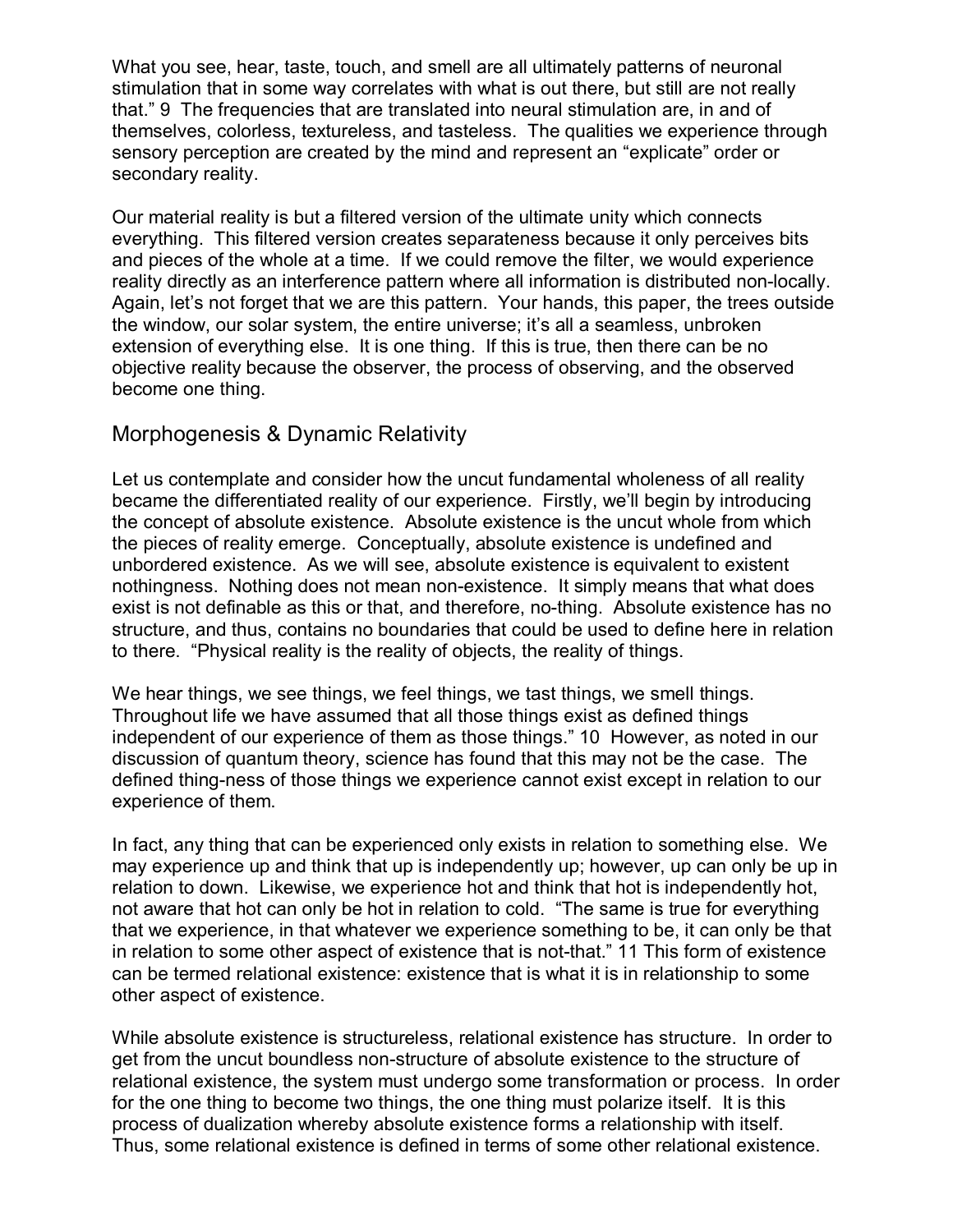ìOnce relative realities exist, there exists a level of structure within existence. The existence of this relational structure allows existence to form other relationships with itself.î 12 In other words, absolute existence does not dualize just once, but does so over and over again, repeatedly and progressively. What this means is that the relational realities produced by each level of dualization themselves undergo the process of dualization, resulting in the creation of two new relational realities within each preceding level of relational existence. This process of repeated and progressive dualization creates an interconnected structure of relational realities which we can call a relational matrix.

Regardless of how many times existence dualizes, the underlying reality will always be that of unity and interconnectedness. Although we experience reality as seemingly separate pieces, the fundamental reality form which that perception arises is that of oneness, whereby nothing is separable from anything else. Each part of the structure, each reality cell, contains some of the existence of all the other reality cells. Thus, each part of the structure is a reflection of the whole.

Since any localized area of existence has the quality of a-where-ness, then a nonlocalized area of existence, which would be everywhere, would not have a-where-ness, but would have the quality of every-where-ness or no-where-ness. This unbordered every-where-ness is consciousness. Consciousness exists everywhere, and thus nowhere. Absolute existence, as we've defined it, can be considered as existent nothingness, because it exists without the borders which define a thing. It is no-thing and no-where, because it is everywhere. Absolute existence is consciousness.

Any attempt to transcend the duality of existence inherent to our experience can seem hopeless until one realizes that they are an inseparable part of whatever it is that exists. Therefore, we have access to whatever it is that exists directly because of the inescapable fact that we are that. 13 At the deeper "implicate" level of reality, you are infinitely connected to everything else that is. You are connected to every other person, organism, and atom in the universe; thus, you are all these things. Similarly, your thoughts are infinitely connected to all thoughts. Being that the image of the whole is contained within each part, the whole universe is within you. The information of the whole is distributed non-locally, and therefore you have access to all of it. Your mind is the Universal Mind.

All relative realities are created by consciousness existing in relation to itself. "We are that consciousness. We are that consciousness existing in relation to itself and interacting with itself.î There is nothing else. None of the things we perceive as separate have an independent existence, as all are in actuality relational extensions of the underlying unity of consciousness. "Physical reality is a product of consciousness. Consciousness is not a product of physical reality. Physical reality does not interact with itself in some unknown fashion to cause consciousness to come into existence. Consciousness in the process of repeated and progressive self-relation becomes the awareness of experience, and thus creates physical reality." 14

We have seen that we cannot directly experience the true texture of quantum reality because everything we look at crystallizes into matter. For the same reason, we can never experience consciousness as consciousness. When the unbordered, structureless-ness of consciousness attempts to look at itself, it creates a relational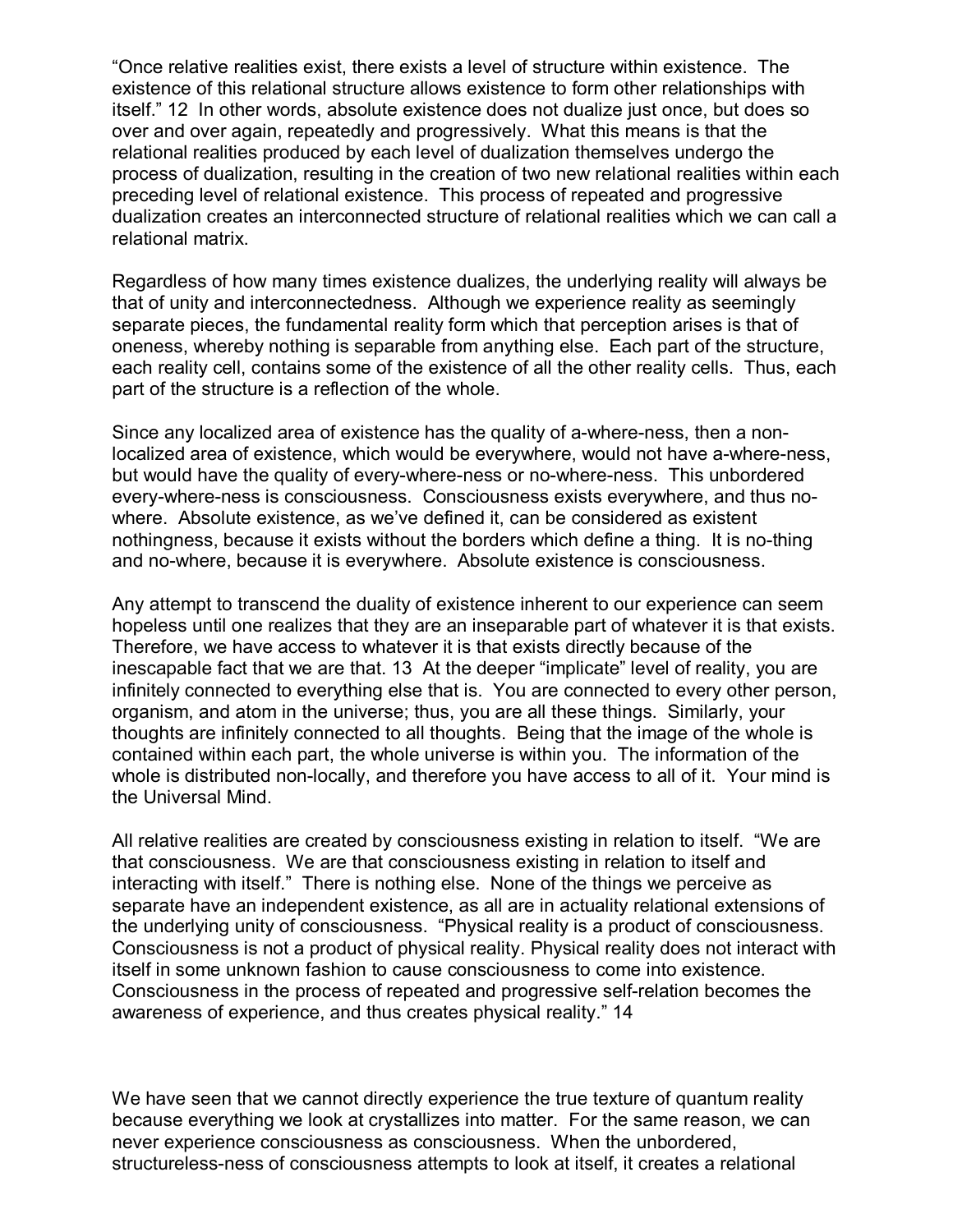structure or frame of reference, experienced as a relative state of awareness. Consciousness can only experience itself through its creation. This a wonderful thing because here we are, armed with the understanding that nothing is truly separable from anything else, and experiencing ourselves as all that is. Separateness is an illusion. Fundamentally, your true self is not other than the indestructible, unbordered, structruless-ness of consciousness. To put it another way, you are God. The Universe is your body. The understanding of this truth gives rise to the experience of unconditional LOVE for all frequencies because they all exist within you.

#### End Notes

1 Talbot, Michael. p. 33

- 2 Ibid. p. 41
- 3 Ibid. p. 37
- 4 Ibid. p. 43
- 5 Kaufman, Steven E.
- 6 Talbot, Michael. p. 14
- 7 Ibid. p. 16
- 8 Ibid. p. 46
- 9 Kaufman, Steven E.
- 10 Ibid.
- 11 Ibid.
- 12 Ibid.
- 13 Ibid.

14 Ibid.

figures of holographic recording, and wave interference patterns thanks to Debby West.

Holographic Communication Theory

http://www.hologram.net/theory/theory.htm

• figures of relational reality model, and cover illustration thanks to Steven E. Kaufman.

Unified Reality Theory: The Evolution of Existence Into Experience.

Sources

Combs, Allan. The Radiance of Being. Floris Books. 1995

Corwin, Thomas Michael. The Universe: From Chaos to Consciousness. Harcourt Brace

Jovanovich Publishers. 1989.

Kafatos, Menas, edt by. Bellís Theorem, Quantum Theory and Conceptions of the Universe.

Kluwer Academic Publishers. 1989.